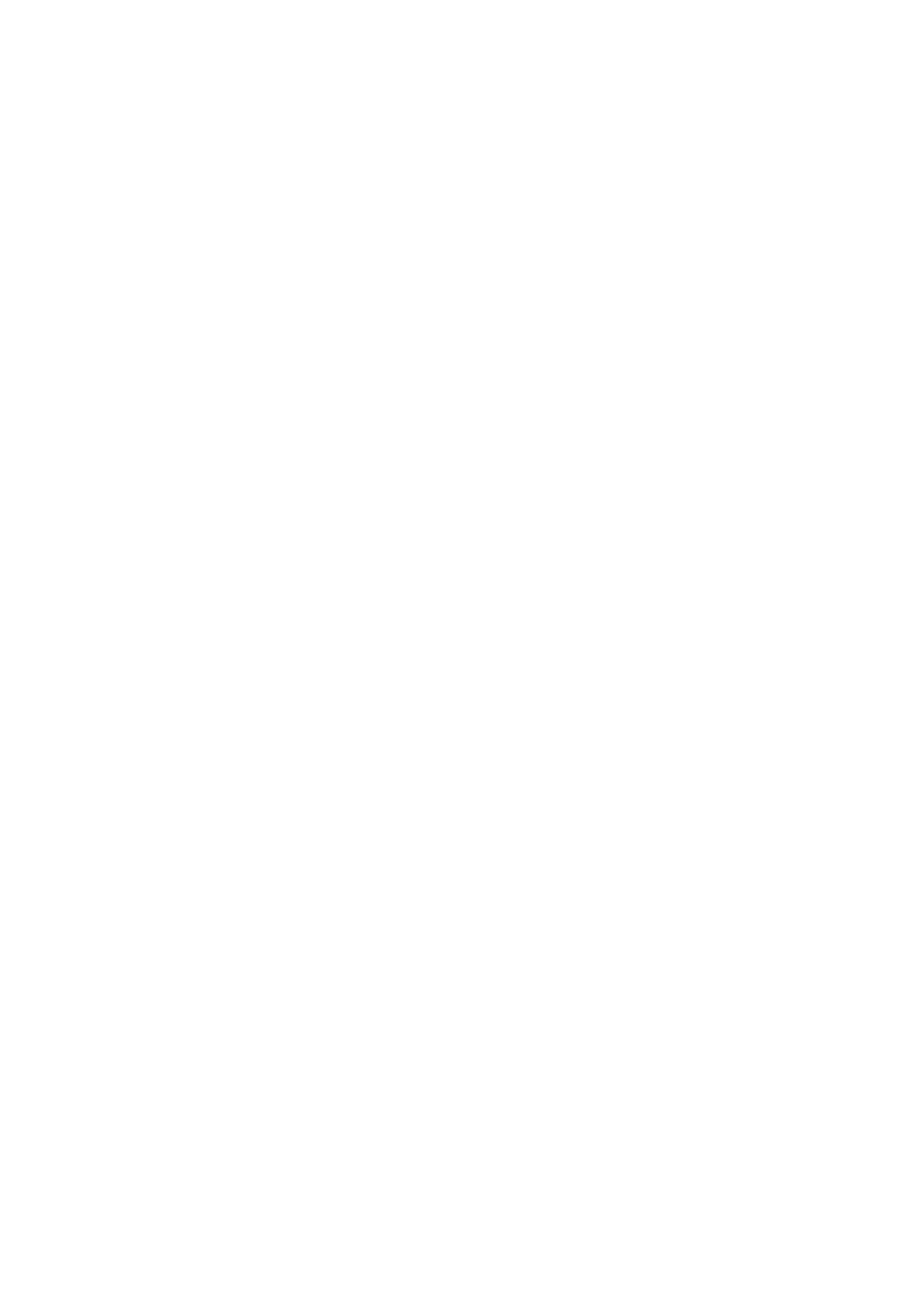**Contents** 

| <b>INTRODUCTION</b>                      | 1              |
|------------------------------------------|----------------|
| <b>THE HISTORIES</b>                     | $\overline{2}$ |
| <b>Colonial and State Administration</b> | $\overline{2}$ |
| <b>THE NARRATIVES</b>                    | 12             |
| <b>Experiences</b>                       | 12             |
| <b>Effects</b>                           | 12             |
| <b>The Narrative Framework</b>           | 12             |
| <b>LOCATING HISTORIES AND NARRATIVES</b> | 13             |
| Places and the spaces in between         | 13             |
| <b>Patterns in Space</b>                 | 13             |
| <b>PLACES OF SEGREGATION</b>             | 14             |
| <b>PLACES OF ASSIMILATION</b>            | 15             |
| <b>EXEMPLARY PLACES</b>                  | 16             |
| <b>REFERENCES</b>                        | 17             |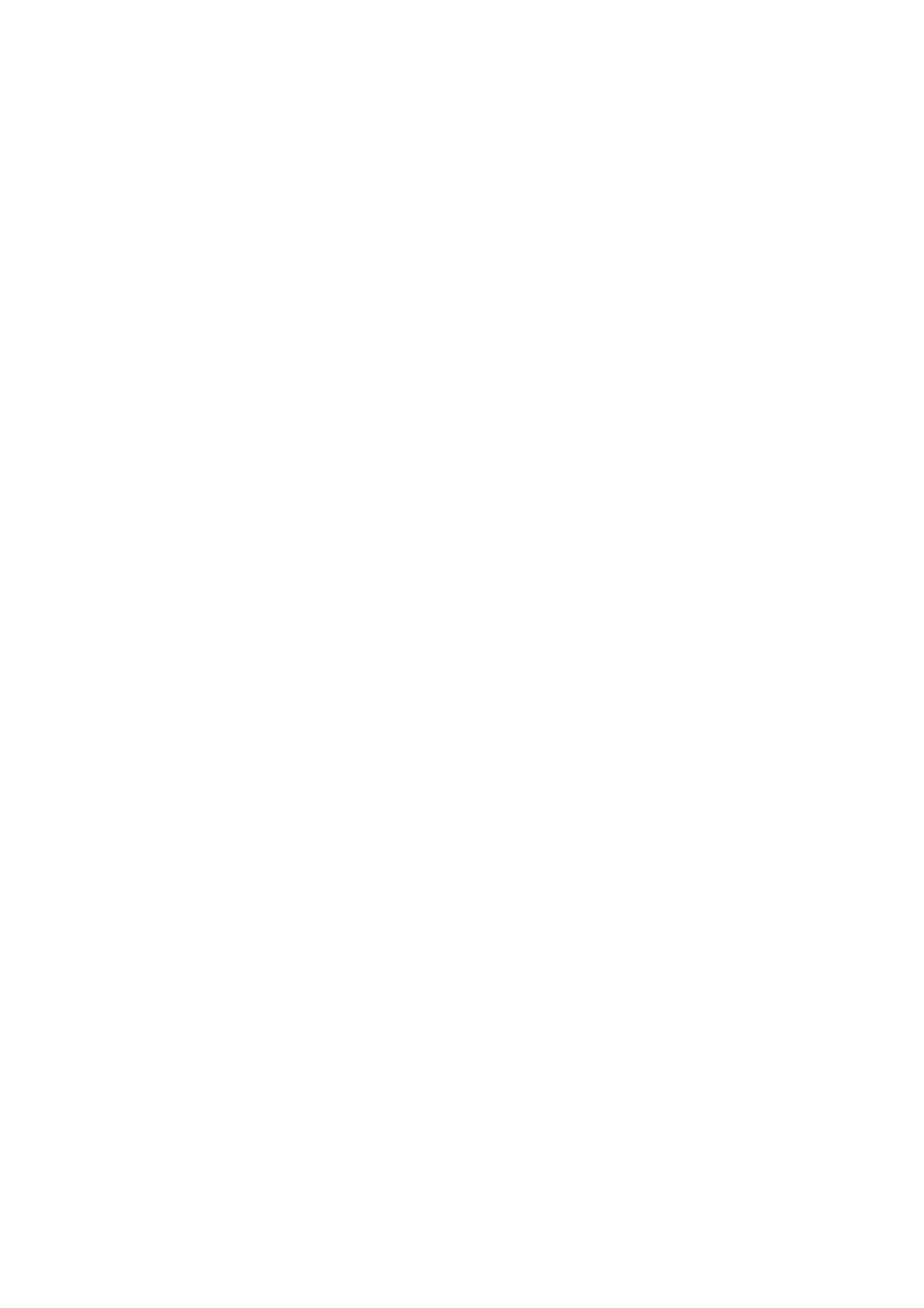### Introduction

The theme points to a continuous process of intervention and control over Aboriginal peoples lives from the earliest colonial settlements. While formal policies of this kind terminated in the recent past, the legacies of the associated practices remains a part of Aboriginal peoples' stories today.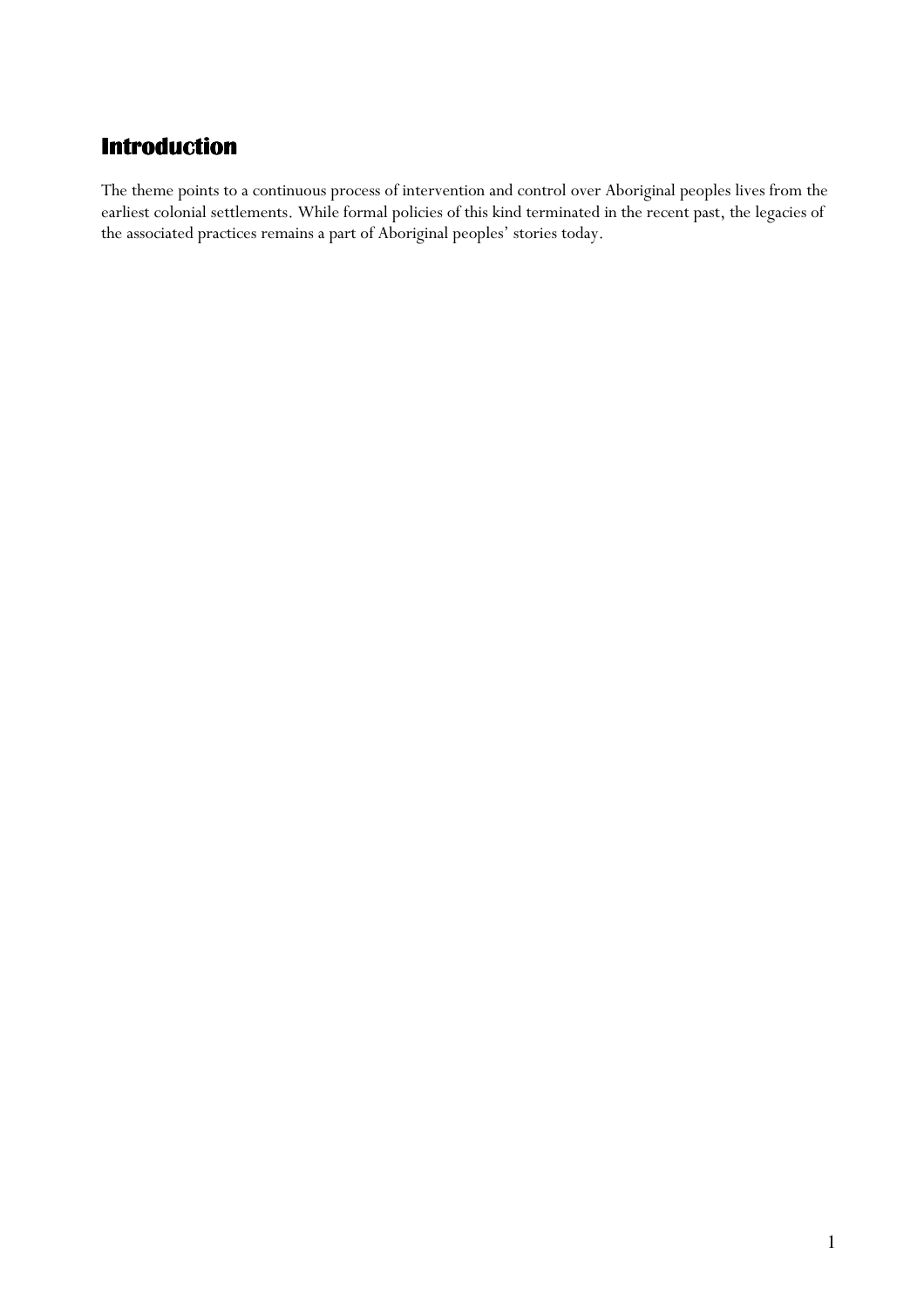#### The Histories

The histories that inform the theme 'From Segregation to Assimilation' are the histories of European intervention in Aboriginal peoples' lives since invasion. As such the theme reflects or parallels all Aboriginal histories from the late eighteenth century to the late twentieth century. This comprises a complex history of different peoples, jurisdictions, events and responses.

The intention of the project is to find patterns that reflect common experiences and stories. However, the complexity of the histories and the particularities of certain events first demands a comprehensive understanding of the events, chronology and people effecting Aboriginal people throughout this period. This section therefore attempts to provide a brief history of the events and chronologies relating to colonial and state administration of Aboriginal people.

### **Colonial and State Administration**

There is no neat chronology of events relating to the theme 'From Segregation to Assimilation'. Each jurisdiction developed its own models and practices, and while many ideas were shared across administrations, the implementation of particular practices was not uniform and occurred at different times in different regions. As a starting point, however, this section provides a brief outline of the key events and laws that were implemented in each of the colonies and states.

See McGregor in (Moses 2004) re differences between absorption and assimilation.

### **Protection**

#### Van Dieman's Land (Tasmania)

The establishment of a penal settlement in Van Diemen's Land in 1803 triggered a violent and protracted conflict between the Aboriginal owners and the newly arrived settlers. The Tasmanian Aborigines waged a war against the invaders and created a high level of fear in the colony. This lasted for more than 30 years, but it was the period known as the 'Black War' which was a time of severe conflict in the 1820s and 1830s that led to an attempt to physically exterminate and remove Aboriginal people from the island. The particular set of events shaped the history of Aboriginal people in Van Diemen's Land and Aboriginal-settler relations in the other Australian colonies.

Colonel George Arthur was Governor of the penal settlement from 1824 to 1836 and during his administration he sought both military and conciliatory solutions to the problem (Haebich 2000, p. 73). In 1828 he proposed the establishment of an Aboriginal reserve on the then remote north-east coast, and declared a state of martial law and approved 'roving parties' to scour the bush for Aboriginal people. Two years later he authorised the infamous 'Back Line'; a large scale, quasi-military operation that sought to cleanse Aboriginal people from the 'settled districts' (Haebich 2000, p. 73). Arthur simultaneously attempted to negotiate a settlement to the Black War in 1830 when he appointed George Augustus Robinson to work with small groups of Aboriginal people to bring in Aboriginal people who remained in the remote west and northwest of the island. From 1830 to 1834 Robinson made six expeditions and was assisted by twenty-seven Aboriginal people who provided cultural and environmental expertise to assist in negotiations with survivors.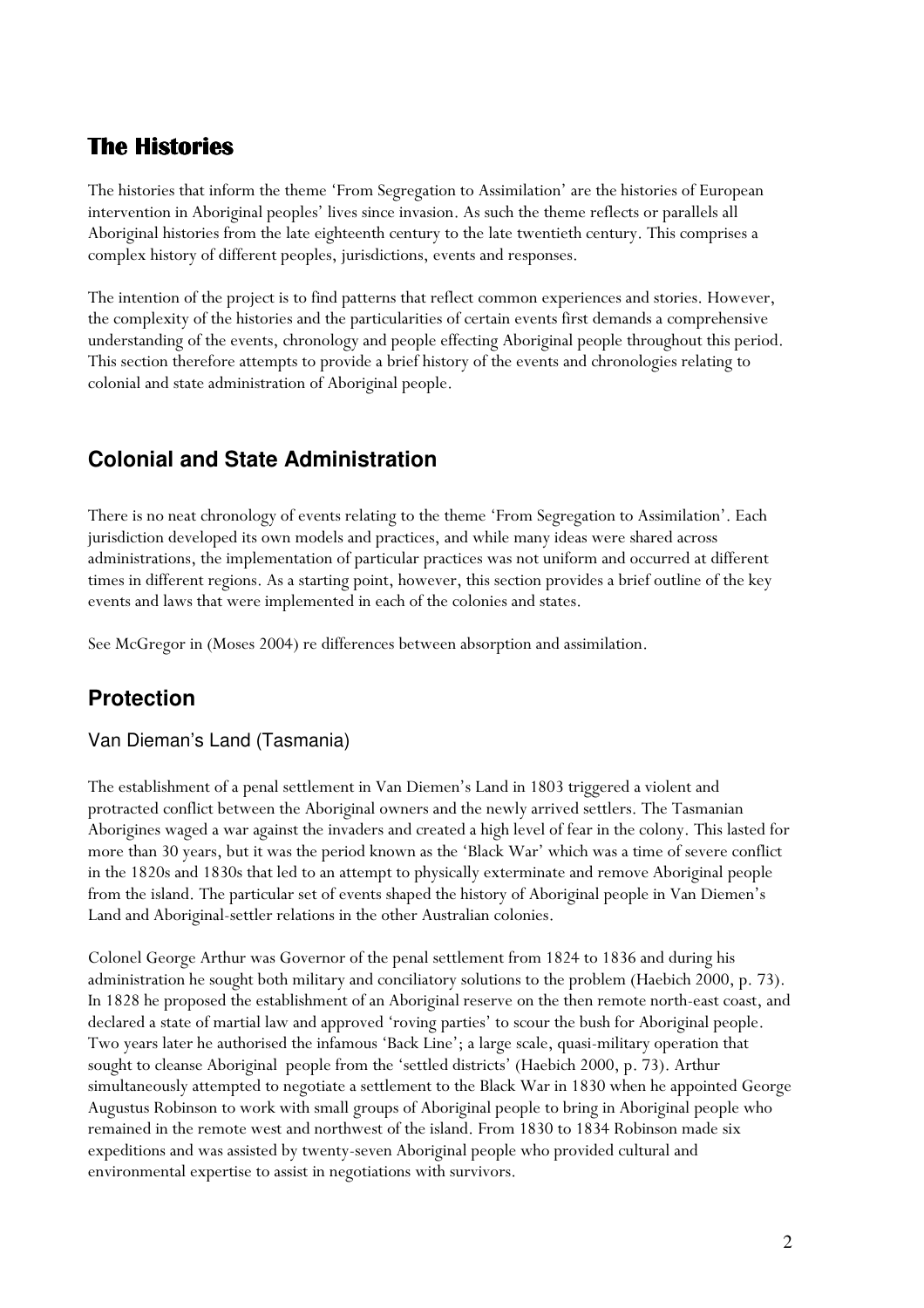By the time martial law was revoked in 1832 the devastation of the Black War was severe on both sides (Haebich 2000, p. 73; Reynolds 1995). But for Aboriginal people the impacts were compounded by disease and starvation and it is estimated that only 400 Aborigines survived by this date. Aboriginal people knew they had to negotiate with Robinson and he in turn entered into a form of treaty with the survivors. Robinson agreed to provide food, clothing and shelter and more significantly assured Aboriginal people that their cultural traditions would be respected and that they could regularly visit their homelands. In 1833 more than two-hundred survivors of the Black War were relocated to Wybalenna on Flinders Island off the northeast coast of Tasmania. The plan for the site were guided by Robinson's 'General Plan' from 1829, and aimed to 'ameliorate' Tasmanian Aboriginal people through the principles of civilisation and Christianity. The general idea was to create a small village where Aboriginal people would live together as Christian peasants. The village would include a mission house, separate huts for single and married people on fenced allotments, a school that also served as a church, and a number of gardens. Aboriginal people would simultaneously be trained in 'habits of industry' through building their own huts and gardens and cooking food in a European way. They would also learn Christianity through worship and be educated in schools in the English language (Haebich 2000, p. 76).

By 1847 when Wybalenna closed after years of mismanagement by Dr Jeanneret, the surviving forty-six Aboriginal people were moved to Oyster Cove on the Tasmanian mainland. The chosen site had previously been a female penitentiary and was thought to be more economical to service because of its relative proximity to Hobart. Governor Denison ordered the immediate removal of all children to the Orphan School in Hobart or into 'supervised' employment (Haebich 2000, p. 122).

Kidnapping of Indigenous children by settlers for domestic and farm labour was widespread, causing one Governor to express his 'utter indignation and abhorrence' at the practice. In 1819, another Governor, Sorrell, made a similar proclamation. He also ordered officials to list all children and youth held by settlers. Those children removed without parental consent were sent to Hobart, where they were educated and housed.

The situation worsened as the 1820s brought an influx of European settlers who quickly took up land. Indigenous resistance hardened, and the colony fell into a state of panic as attacks and murders became more frequent. Governor Arthur responded by declaring martial law. This period of conflict came to be known as the 'Black War'.

After a spate of attacks on settlers in 1830, Colonel George Arthur decided "to deliver the knock-out blow that would bring the conflict to an end once and for all". It was known as the 'Black Line'. Over 2 000 men were recruited and spread out in a line across the north of Tasmania. For six weeks they moved southward with the aim of driving the Indigenous population onto two peninsulas in the far south-east. The plan was an utter failure.

#### New South Wales

The arrival of the First Fleet at Botany Bay in 1788 and marked the beginning of European settlement and a long history of conflict between Aboriginal people and colonists. The very earliest contact between Aboriginal people and the settlers included episodes of violence, but also a genuine interest in learning about two different cultures (see, for example, Clendinnen 2005; Nugent 2005). Nevertheless the new arrivals failed to recognise or respect the Aboriginal peoples' relationship or rights to land. The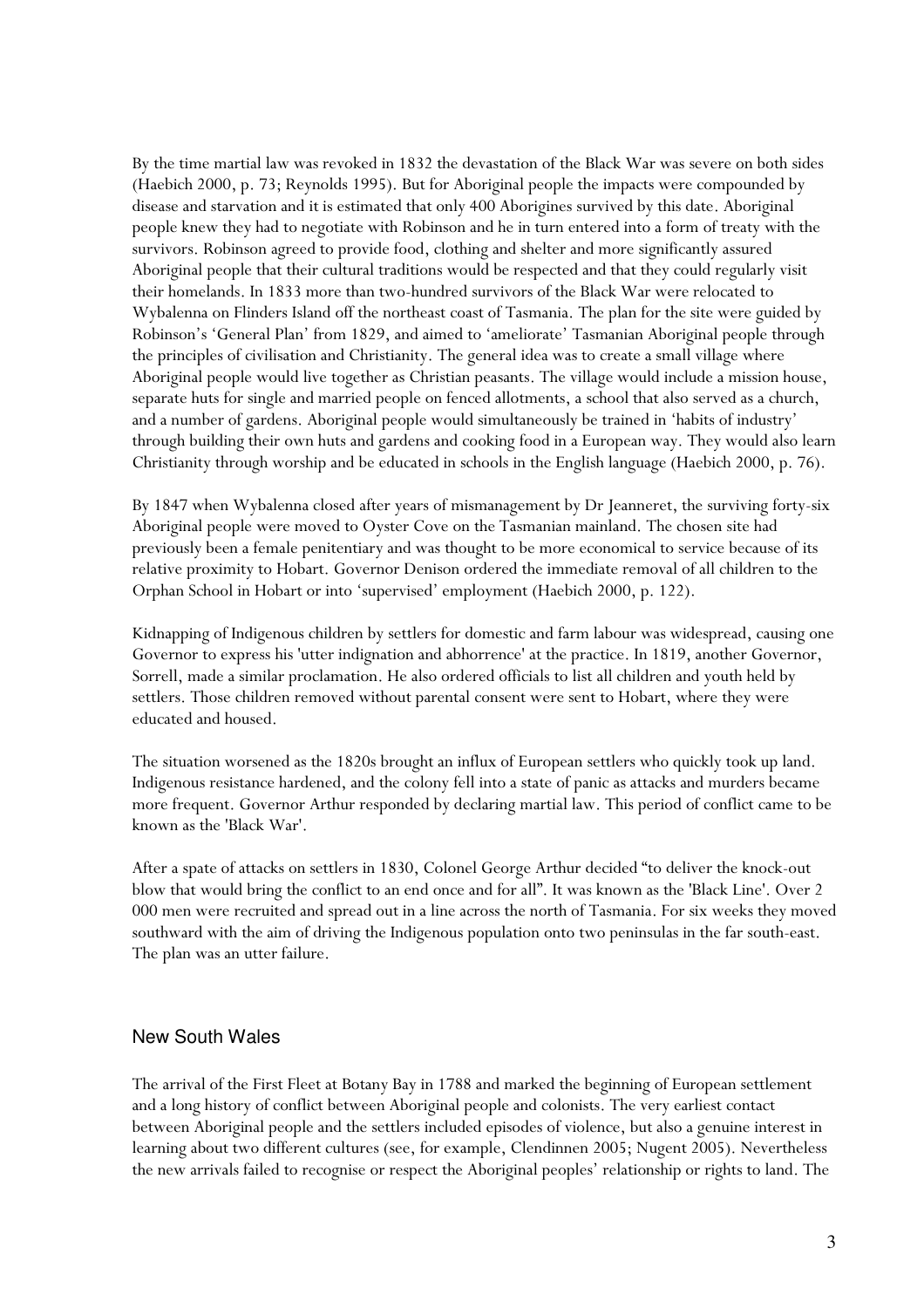process of creating the settlement necessarily displaced Aboriginal people from their land creating conflict between Aboriginal groups and precipitating acts of retaliation against the settlers. By 1799 there were significant conflicts around the Hawkesbury and Parramatta, and marked the beginning of a six year period of 'Black Wars'.

The British Government had called for the fair and equal treatment of indigenous peoples in its colonies. It became necessary for the government to take some responsibility. This became equated with a process of 'civilising' Aboriginal people through a process of education and conversion to Christianity. In 1814 the colonial government of New South Wales, under Governor Macquarie, established the first Aboriginal school, the 'Native Institution' at Parramatta. The school was unsuccessful and closed in 1820.

It was not until 1883 that the Aborigines Protection Board was established in New South Wales to manage a system of reserves and control the movement of Aboriginal people. The Board was responsible for the administration of the later Aborigines Protection Act 1909 which included wide ranging powers over the lives of Aboriginal people, including the power to remove children from families. The Board was renamed the Aborigines Welfare Board in 1940 with the introduction of the new Aborigines Protection (Amendment) Act. The Aborigines Welfare Board was abolished under the Aborigines Act (NSW) 1969.[1]

#### South Australia

The colonies of southern Australia were proclaimed in 1834, and the Board of Colonization Commissioners had the power to declare all land as public land available for purchase by British subjects. Early Humanitarian groups protested. In April 1835 the Colonial Secretary Charles Grant who later became Lord Glenelg, requested that the rights of Aboriginal people be protected. The Colonial Office wished to limit the purchase of land to those areas which could be shown to be unoccupied. Glenelg further suggested the need for a 'Protector of Aborigines' and a scheme for the purchase of Aboriginal land. Despite these early good intentions, the Colonization Commissioners were determined to protect the colonial economy. While they agreed to protect Aborigines from violence and to provide subsistence, shelter, education and Christian teaching, they took steps to ensure that all land was available for sale regardless of Aboriginal ownership and occupation (Summers 1986b, pp. 284-85). In contradiction with Lord Glenelg's wish to protect existing rights of Aboriginal people, the emphasis of the officials was on equality under British law. This together with the creation of native schools and Christian indoctrination was held to have a 'civilising' effect that would see Aboriginal people entitled to the same rights as British subjects. (Summers 1986b, p. 287). The belief was therefore that Aboriginal people should abandon their culture and take their place as industrial labourers.

Summers (1986b) suggests that race relations were nevertheless reasonable amicable in the early colony. He attributes this to a confluence of factors including the orderly nature of the colony, the absence of convicts and the early depopulation of the region through diseases like smallpox. In these early years Aborigines camped around Adelaide and supplemented their traditional resources with colonial goods. Apart from the provision of blankets and rations, little official intervention took place. George Augustus Robinson was initially offered the position of Protector but later declined the offer. Three interim Protectors were appointed to fill the position before Matthew Moorhouse took it up in June 1839 (Summers 1986b, p. 288). By this time it was apparent that Aboriginal-settler relations would not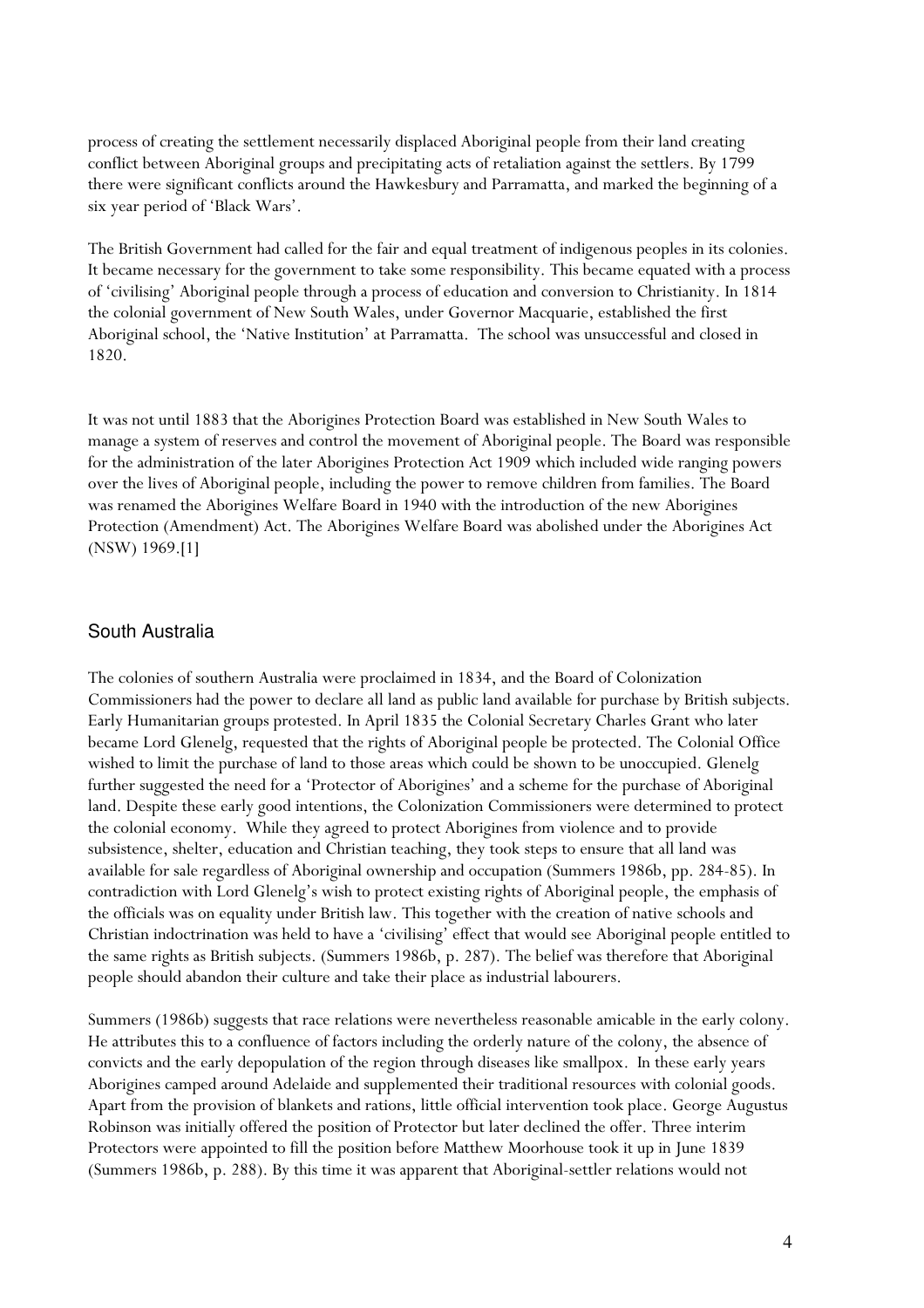remain harmonious. Increasingly settlers from Melbourne and Sydney disturbed Aboriginal life and the speared of farming and pastoral activity displaced Aboriginal people and deprived them of a livelihood. In April 1839 a shepherd was speared seven miles from Adelaide on the Torrens. The governor ordered that all food and supplies be withheld from Aboriginal people until the offender was given up. But later that month three other shepherds were speared and public concern intensified. The Protector was criticised for failing to control the Aborigines.

Conflict in the colony began to rise. In July 1830 the Maria was shipwrecked on the Coorong and twenty-six survivors were massacred by Milmenrura people. Despite a ruling by Judge Cooper that the Aboriginal people were outside British Law, Commissioner Major O'Halloran authorised a subsequent investigation and two Aboriginal men were hanged on the site (Summers 1986b, pp. 291-92). In 1841 reports of an attack on an overland party near the Rufus River, inside the New South Wales border, led a police party to the Murray. This party was recalled by Governor Captain George Grey and a private expedition of fourteen colonists decided to settle the situation themselves. A skirmish resulted in one settler being wounded and five Aborigines killed (Summers 1986b, p. 292). A number of other incidents occurred in the region in the following months. Governor Grey dispatched a party including the Police Commissioner and the Protector of Aborigines to seek a lawful solution. Grey urged for restraint and Moorhouse was instructed to establish friendly relations with Aboriginal people. Nevertheless Moorhouse's party encountered a group of 300 Aborigines and the resulting exchange led to the killing of at least five Aborigines and wounding of another ten. A further conflict led to more than thirty Aborigines being killed. Moorhouse claimed to have acted in self-defence. Not all agreed, and a local newspaper reported that:

'It is very plain that Mr. Moorhouse cannot act as Protector, for it was under his protection they were shot down by dozens, and by his own showing, before they had thrown a spar or committed a single offensive act in his presence'.

(Register, 18 September 1841, quoted in Summers 1986b, p. 293).

Moorhouse, nevertheless recognised in his report to Grey that the hostilities had been provoked by the treatment of Aboriginal women by settlers (Summers 1986b, pp. 293-94).

These were the first notable conflicts between settlers and Aborigines in South Australia, but the occurrences increased as the settlement expanded beyond Adelaide. Over the next ten years a number of attacks on settler property occurred intermittently in the Eyre Peninsula region and around Port Lincoln. No large scale operations were mounted against Aborigines but settlers and police operated their own punitive expeditions. The missionary Schurmann complained about the rising atrocities committed by these parties. Violence on the southeast frontier lasted from 1843 to 1848 and was centred on those who claimed land rather than transitory explorers and overlanders. The clashes were also seasonal as Aboriginal people moved between summer and winter lands. Poisoning and other killings were underreported (Summers 1986b, pp. 294-95).

After the Rufus River incident, the governor developed a plan to pacify Aboriginal people of the Murray district through a system of rations. A ration depot and government station was established at Moorundie in 1841. Edward Eyre was the administrator instructed to issue flour in return for a cessation of attacks on settlers. Aboriginal people were also offered additional earnings in return for labour. The scheme was thought to be successful and when Eyre departed in 1844 he reported that there had been no attacks on Europeans and that the district was 'peaceful and orderly'. A similar arrangement was attempted at Port Lincoln on the Eyre peninsula abut this was less successful with attacks continuing especially in the lean seasons. The model was used widely nevertheless and by 1860 there were fourteen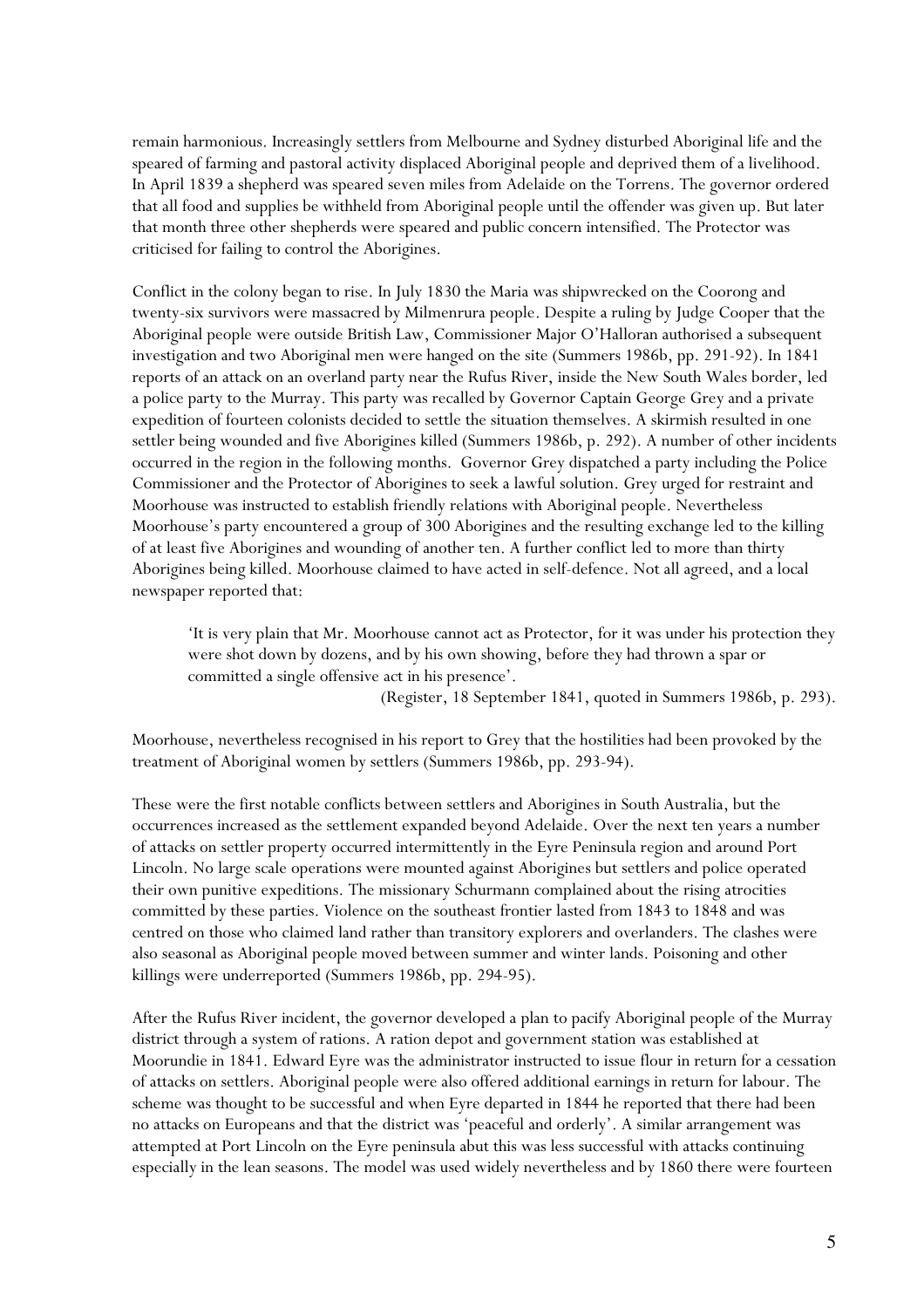rations stations in operation, and by 1867 there were 61 in operation with 48 in existence at the turn of the century. They functioned to draw Aboriginal people away from disputed land. They also created a level of dependence that allowed authorities to exercise strong control over Aboriginal people through the distribution or withholding of food. These depots later became an essential element in the administration of segregation and protection policies (Summers 1986b, pp. 300-1).

While the frontier regions continued to be violent, the Aboriginal people living in Adelaide had suffered increasing degradation and were forced to beg and live off charity. A newspaper, the Southern Australian, suggested that the Aboriginal people were entitled to 'civilization food, and protection' (cited in Summers 1986b, p. 295) and appealed to the Protector and other officials to meet these aims. The initial plan had been that through education, Christianity and British justice, Aborigines would be civilised and take up a rightful place in settler society. As in other parts of Australia, these objectives rested on an assumption that Aboriginal people would recognise the benefits of such a change and would willingly cooperate. And it relied on settler society welcoming and accepting Aboriginal people. The policies were therefore undermined by both a lack of interest from Aboriginal people and settler unwillingness to afford Aboriginal people equality of political, social and economic equality (Summers 1986b, pp. 295-96).

Earlier, an Aboriginal reserve known as the Native Location was established on the northern side of the Torrens in 1838. Two Lutheran missionaries, C.G. Teichelmann and C.W. Schurmann, arrived at the mission to teach religion and secular studies in the local Aboriginal language. They studied the Kaurna language and in 1839 gained the approval of the Protector to teach in the language when Schurmann was appointed teacher at the school for Aboriginal children at the Native Location. The two missionaries published a grammar and vocabulary of the Kaurna in 1840. However, settlers were critical of the approach and saw the school as a waste of time. The Protector had concerns about the attendance rates and the lack of parental cooperation. Moorhouse wished to induce attendance through the distribution of food and clothing but was undermined by settlers who paid Aboriginal people with food in return for tasks. The school was generally thought to be unsuccessful in 'domesticating' Aboriginal children, and while they had learnt to read and write, they had not taking up trades. The problem according to the Protector Moorhouse was the influence of parents. In 1840 he suggested that removing children from parental influence result in greater success. He also suggested that marrying Aboriginal girls to suitable partners would prevent them from returning to their tribes. Neither suggestion was immediately acted upon. In 1842 children from the Murray area were brought to the school, but the inter-group friction reduced attendance further. In 1843 the school became a boarding school in an effort to limit the influence of parents. Public criticism eventually led to the abandonment of the Dresden Missionary Society philosophy and more practical subjects were introduced in 1844. The School continued to be irregularly attended and in 1852 most of the children were sent to Poonindie, an Anglican mission at Port Lincoln (Summers 1986b, pp. 296-99).

As Summers (1986b, p. 298) notes 'Schools could try to reshape Aborigines to make them more acceptable to the Europeans but they were completely powerless to change the attitudes of Europeans'. The continued rejection of Aboriginal people by settler society ensured that they were excluded from the economy. Aboriginal people seldom remained in employment and the Protector was disappointed by this pattern. However, Governor Grey recognised that the cause of failure was largely the attitude of settler society who excluded Aboriginal people. Settlers were also criticised of giving Aboriginal people 'handouts' and payments for tasks, and exchanging women for food, tobacco and alcohol. But Aboriginal people were primarily employed in temporary seasonal work and Aboriginal labour was generally in higher demand on the frontier. Pastoralists relied on Aboriginal knowledge of the bush to track stock. However as immigration increased Aboriginal workers were displaced by white labour and in settled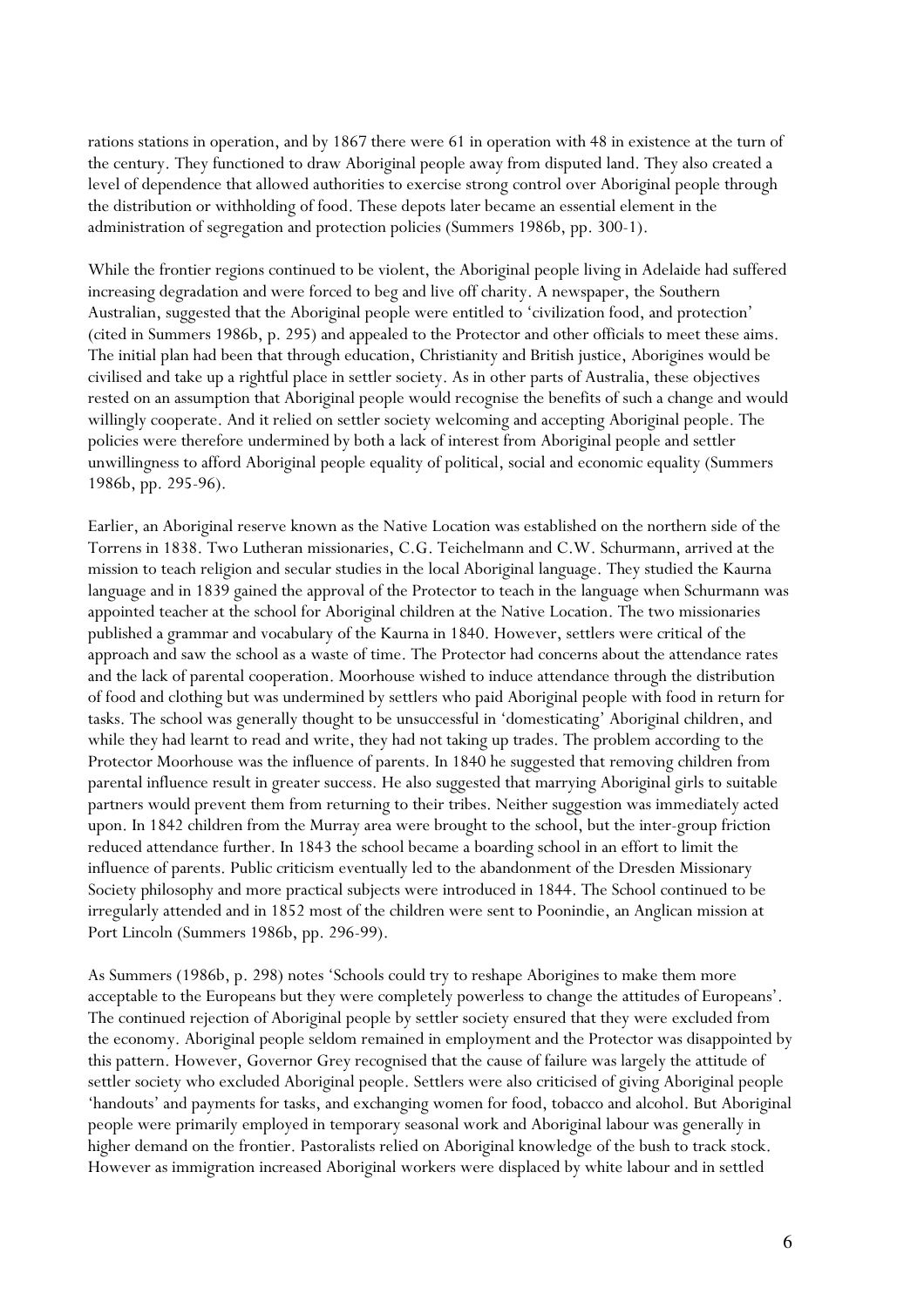districts very few managed to find regular work. The Victorian Goldrush of the 1850s created a shortterm surfeit of labour and Aboriginal people were employed in greater numbers during this time. This was encouraged or forced by the reduction in food rations as a deliberate means of encouraging Aboriginal people to take jobs left vacant by the gold rush. However, the white people returned to displace Aboriginal people from employment by the end of the 1850s and despite low wages and good reports on their work, few found work away from frontier pastoral districts (Summers 1986b, pp. 299- 300).

The Protector Matthew Moorhouse became disillusioned with early attempts to use education and Christianity as a means of assimilating Aboriginal people into settler society. He saw that the impacts of settlement had been disastrous for Aboriginal people with many killed by conflict or disease. By 1856 he estimated that the Aboriginal population had declined from 650 to 180 in the Adelaide area. Mortality was much greater in other areas. Moorhouse became convinced that not only should Aboriginal children be removed from their parents but that all Aborigines should be segregated from settler society to protect them from the undesirably influences (Summers 1986b, p. 302). However, Governor Grey was committed to civilising Aboriginal people through 'persistent contact and interaction' with the settlers. His principle objective was to create and maintain a demand for Aboriginal labour and to ensure that the law would both protect Aboriginal people in relation to settler society and remove them from their own laws and customs (Summers 1986b, p. 302). However, equal laws did not apply to Aboriginal and settler people. In 1837 the colony placed a prohibition on supplying Aboriginal people with alcohol and in 1844 the first piece of legislation directly aimed at Aboriginal people was enacted. Ordinance No. 12 made provision for the Protector to become the legal guardian of all Aboriginal children of mixed descent and other Aboriginal children regarded as 'unprotected'. It also provided a system of indentured labour through an apprenticeship system. This law was a forerunner for later social legislation and deprived Aborigines of autonomy and legal rights. This remained the only piece of legislation for Aboriginal people until the end of the nineteenth century (Summers 1986b, pp. 303-4).

The Protector, missionaries, police and other officials were able to direct, control and regulate Aboriginal people even without formal legal authority. The people who had greatest power over Aboriginal people or responsibility for providing protection were frequently those who disregarded their rights. Aboriginal people were dependent on ration stations, missions and the Protector in a society that excluded them. In 1850 Archdeacon Hale proposed the establishment of a Native training Institution at Port Lincoln. The purpose of the Institution was to separate Aboriginal children who had been brought up in the Adelaide school from both the settler population and the 'wild portion of the blacks'. They were to be provided with regular Christian instruction and to be lead into industry and a settled mode of life. This scheme marked a shift away from the earlier policies of integration. It had the support of the Protector and the Anglican Church and was eventually approved by the governor. The initial concept was to ensure complete isolation and an island site was first identified. However a lack of water saw the eventual settlement 9 miles north of Port Lincoln. Children were initially brought from the Adelaide school as well as married couples from Adelaide. Local Aboriginal people were excluded from attending. The Institution initially had financial problems but Hale was satisfied with the progress in agricultural activities and adherence to the strict work routine. Almost half the population died in the six years from 1856 and only 3 children were born in the same period. The institution also struggled to maintain complete segregation. As the settlement expanded the isolation diminished and Port Lincoln Aborigines were taken in. The farm flourished and by 1870 was entirely self-sufficient with wheat and wool from the property attracting high prices. The enterprise was not only out of debt but able to fund missionary activities in other parts of the colony. Despite the successes, some observers noted that the Aboriginal people appeared a little joyless (Summers 1986b, p. 305).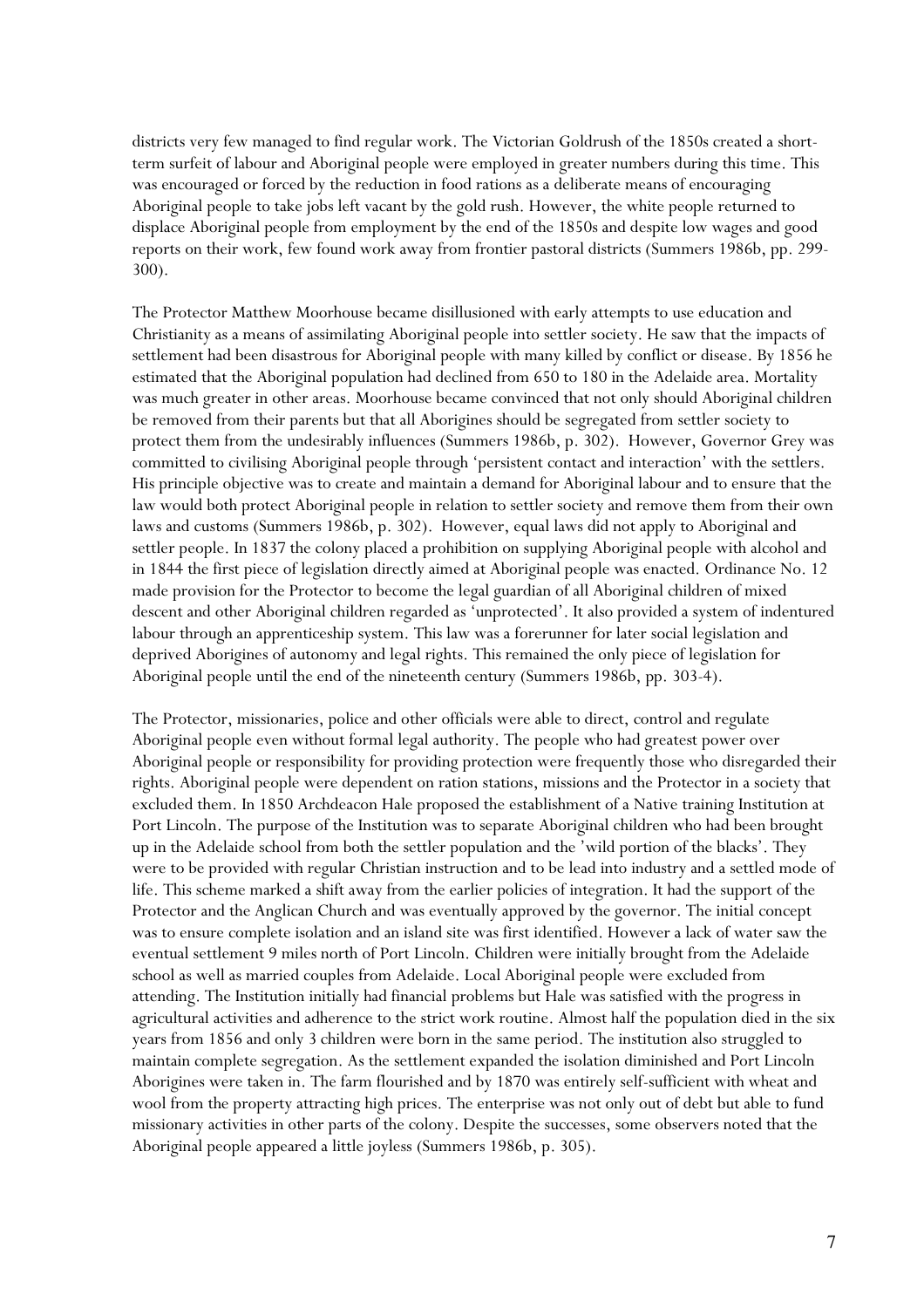However for the most part, responsibility for Aboriginal people in South Australia was left to missions in the second half of the nineteenth century. The position of Protector was abolished in 1856 when responsibility for Aboriginal people was transferred to the Minister for Crown Lands. While the position was re-established after the Legislative Council Select Committee Report in 1860, the government was dominated by pastoral interests and largely absolved itself of any responsibility for Aboriginal welfare. With the exception of ration distribution, missions became the principle agencies to deal with Aborigines. In 1858 The Aborigines Friends Association was established. This protestant missionary group was committed to the 'moral, spiritual and physical well-being' of Aboriginal people in South Australia. In 1959 they established the Point McLeay Mission on Lake Alexandrina. Eight years later German missions were established at Kopperamanna and Killalpaninna in the desert east of Lake Eyre, and in 1868 Point Pearce Mission was set up on Yorke Peninsula. These missions further fuelled segregationist practices. The older Aboriginal people proved particularly resilient to Christian indoctrination and children were removed from their influence by being housed in dormitories. Many aspects of Aboriginal culture and society were deliberately destroyed. Aboriginal people were institutionalised and their lives managed. The missionaries were barely successful in spite of these extreme measures. They were also unsuccessful in ensuring the well-being of Aboriginal people with high mortality rates common on missions. For many Aboriginal people, however, the missions remained a sanctuary from the uncertainty of living on the margins of settler society (Summers 1986b, pp. 304-6).

Despite the success of Poonindie, it attracted criticism from settlers who wanted to have the land resumed and divided for settler blocks. The main source of the grievance was that the mission occupied quality farming land and that the mission should be relocated to less productive land. A number of governments resisted the pressure to close Poonindie following the agitation in 1870. However the trustees eventually agreed in 1892, and two years later Poonindie was closed without provision for residents, including those who had always lived there (Summers 1986b, p. 306).

The other missions continued to operate and the number of missions expanded under the Protestant missionary societies in the twentieth century. Point Pearce and Point McLeay transferred to government control during World War I but essentially retained the same characteristics as the Christian missions. The early missions provided a model for later Aboriginal institutions. Locations were often on unproductive land in areas with few employment opportunities. Land reserved for Aboriginal people was generally out of the way and in areas initially unattractive to settlers. The missions were an important part of implementing policies of protection and segregation which emerged in the 1840s and continued for more than a century. In the 1961 census 40 percent of the Aboriginal population of South Australia was living in settlements and missions, institutions in which they had few rights and were subjected to direction of a supervisor (Summers 1986b, pp. 306-7). The relationship between white controllers and the Aboriginal inmates was one of subservience and dependence.

For the most part the policies of segregation and protection were predicated on the observation of the Select Committee that Aboriginal people were doomed to extinction and that 'all evidence goes to proved that they have lost much, and gained little or nothing by their contact with Europeans' (Summers 1986b, p. 308). By the end of the beginning of the twentieth century Aboriginal people were by far the poorest group in South Australia (Summers 1986a). There was a growing concern that Aboriginal people required greater protection than that offered by the missions.

In 1911 The Aborigines Act 1911 was passed. This legislation made provision for the protection and control of Aboriginal and 'half-caste' peoples in South Australia. It created a system of reserves on which supervisory institutions were to be established. The reserves were intended to segregate Aboriginal people from wider society in the interests of 'protection'. It was thought that Aboriginal people could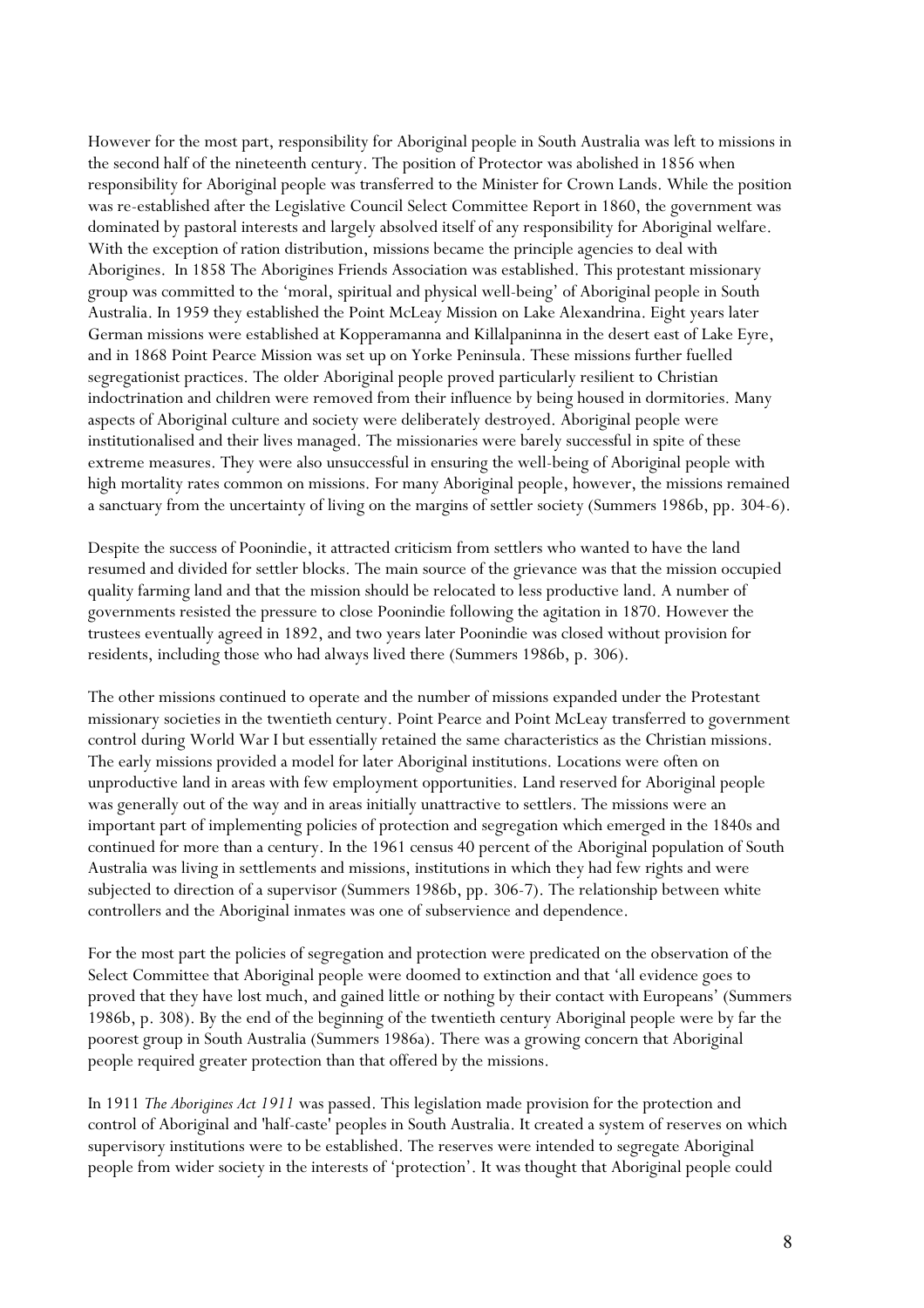be supervised and tutored. The act gave wide ranging powers to the Chief Protector and a newly created Aborigines Department. Under the Act, Aboriginal people's movements could be directed. They could be asked to remain on, or move to, a reserve or institution or from their camps. Particular towns and municipalities could be declared prohi9bited areas and Aborigines could be confined in separate locked hospitals. Significantly, the Act made the Protector the legal guardian of every Aboriginal and 'half-caste' child until the age of 21 years, regardless of whether that child had living relatives. The Protector was further empowered to manage the property of Aboriginal people. It became an offence for non-Aboriginal people to enter reserves without permission. Although designed to protect Aboriginal people from external exploitation, the rules also served to protect administrators from external scrutiny (Summers 1986a, pp. 488-89).

It was not only the Protector who gained extraordinary powers under the act. Superintendents of Reserves were given discretionary powers to impose severe restrictions on Aborigines. The legislation rested on a belief that Aboriginal people were inferior and incapable and in need of protection and supervision. However, the act made no provision for the economic protection of Aboriginal people, and even fostered the exploitation by employers in as much as it made no provisions for minimum conditions or wages (Summers 1986a, p. 489).

The legal provisions had little impact in remote areas where the Protector had limited access and it was difficult to enforce any laws to protect Aboriginal people from exploitation (Summers 1986a, pp. 490- 91). This was particularly the case in the northern colonies which SA gained control over in 1863, and which only became the Northern Territory in 1911 when it was transferred to Commonwealth control. Despite this separation, South Australia continued to administer Aboriginal affairs. Public debate continued on the question of Aboriginal welfare. The missions were suffering significant financial difficulties. These factors placed increasing pressure on the government to take greater responsibility and in 1913 a Royal Commission was appointed to investigate the control, organisation and management of mission stations.

The Chief Protector made a number of criticisms of the missions, citing complaints from Aboriginal people. He suggested that the missions had created a dependency which left many Aboriginal people unemployed and untrained. He further questioned whether they showed adequate concern for Aboriginal people in their care, especially the aged and infirm. Significantly the Commission found that the number of people who came within the scope of the Aborigines Act had in fact increased, despite the anticipated decline in the Aboriginal population. This was due to the rapid growth of mixed descent Aboriginal people and the Commission concluded that Aboriginal people no longer required protection. Rather, it suggested that protection should be replaced by assistance and training for Aboriginal people to become useful members of the community (Hall 1997; Summers 1986a). Evidence given to the Commission suggested that education and training had been frustrated by the distraction of Aboriginal groups. In particular it was thought that 'half-castes' 'have all the black fellows' habits' when living with Aboriginal people. Hence the Commission recommended the separation of 'half-caste' people as an important transition from charity to self-support and from protection to assimilation and suggested that children be removed from their parents to vocational training institutions Most recommendations, were not acted on, but Hall (1997) suggests this was a turning point in Aboriginal affairs in South Australia that foreshadowed major changes in policy direction.

#### Northern Territory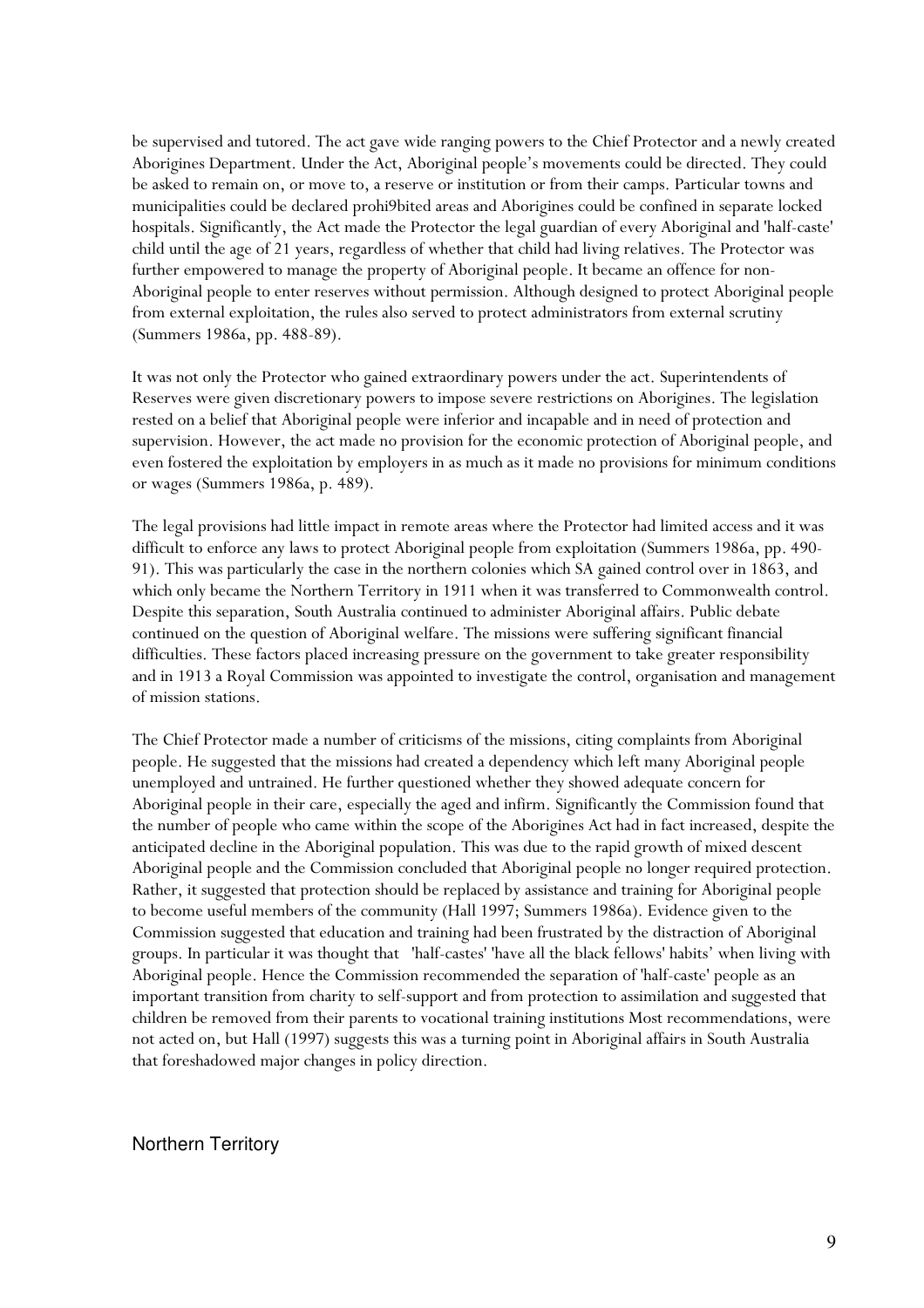Western Australia

#### **Assimilation**

#### South Australia

The Royal Commission of 1913 had recommended more direct control by the Government and in 1915 Point Pearce became a Government Station and Point McLeay followed the following year (Summers 1986a). Nevertheless the missions continued to play an important role and there was even a resurgence of missionary activity in the 1920s and 1930s. Six new missions were established by the United Aborigines Missions in the remote part of the state. Their activities were aligned with protectionist policies of segregating Aboriginal people from wider society. In some instances this provided physical protection, but the cultural destruction that accompanied missionary activities was often deliberate and extreme (Summers 1986a). By the 1930s, however, there was increasing pressure for the government to adopt assimilation as its primary policy. At the first Conference of Commonwealth and State Aboriginal Authorities in 1937 which agreed to a new assimilation policy, the South Australian representatives were strong supporters of a national policy (Summers 1986a, pp. 492-3). Despite this support, the South Australian government did not implement legislation to this effect. Rather the Aborigines Act 1934-39 further diminished Aboriginal rights and was more paternalistic and restrictive than the 1911 Act. The legislation established the Aborigines Department and the Aborigines Protection Board which replaced the Chief Protector. The definition of 'Aborigines' was expanded to include anyone of Aboriginal descent and thus brought more people rather than fewer under control of the state. Further controls were placed on relationships and marriages between Aboriginal and non-Aboriginal people.

The 1939 amendment introduced a system of exemptions in which authorities could deem an Aboriginal person to be non-Aboriginal on the basis of a judgement on 'character and standard of intelligence and development'. The system was highly divisive, conferring rights on some Aboriginal people that were denied to others. The system was largely criticised by Aborigines who referred to the exemption certificates as 'dog licences'. The exemptions also provided new means to intervene and control Aboriginal lives. As had been seen previously too, these kinds of official measures to adopt Aboriginal people into wider society met with continued opposition in practice. All Aboriginal people, whether fair skinned or not, faced discrimination in every facet of everyday lives, and were segregated or excluded in recreation, social activities, schools and church. When the definition of an Aboriginal person expanded in 1934, the few individuals who had gained a level of acceptance and autonomy became subjected to the law. This further restricted their participation in society (Summers 1986a).

The government policy of assimilation continued to be strengthened through the 1930s and 1940s. This was given impetus by the labour shortages created by World War II and Aboriginal workers were employed in increased numbers within the non-Aboriginal community. Many of these people were displaced at the end of the war. However, there was a steady increase in the number of Aboriginal people leaving reserves to live in cities and by the 1961 Conference of State and Commonwealth Ministers of Aboriginal Affairs there was agreement that the policy of assimilation would ensure that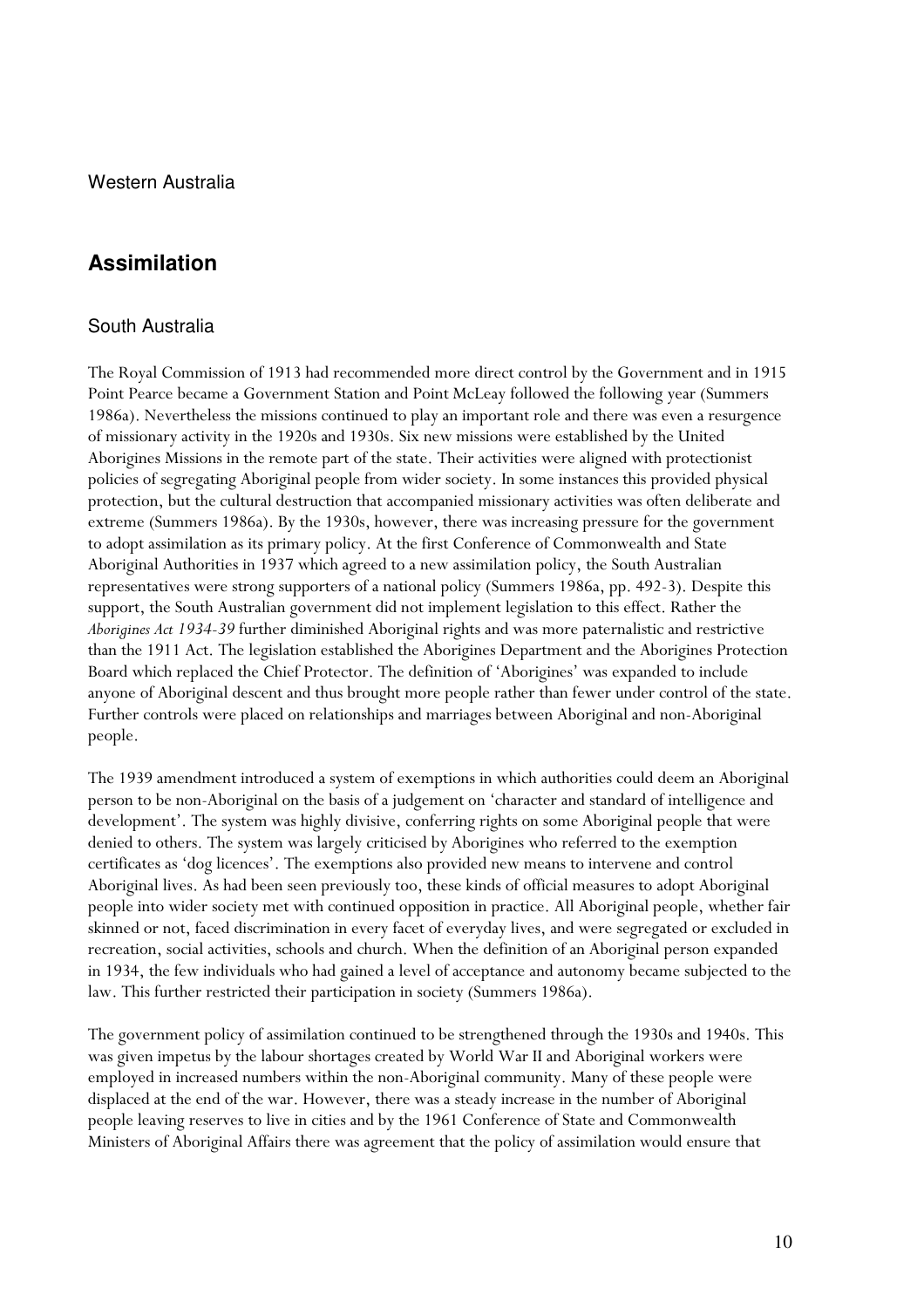Aboriginal people would eventually gain the same lifestyle as other Australians, including adoption of language, beliefs, customs and loyalties.

In 1962 the segregationist and restrictive Aborigines Act 1934-1939 was finally repealed (Summers 1986a, p. 495). The Liberal Country League government introduced an Aboriginal Affairs Bill, which it claimed would remove all restrictions on Aboriginal people. However, the Australian Labor Party under the leadership of Bill Dunstan, introduced a number of amendments. Summers (1986a, pp. 495-96) notes that the parliamentary discussions were unusually cooperative. The amendments that were adopted included a reduction of control over Aboriginal property and the confinement of people on reserves. The amendments further ensured that Aboriginal reserves could only be abolished by a parliamentary act. Despite this, a number of amendments were rejected, including a proposal to remove the distinction between Aboriginal people of full and mixed descent; and the provision to ensure Aboriginal membership of the Aboriginal Affairs Board. As a consequence a number of restrictions on Aboriginal people remained in place. These were notable in relation to the education and training of Aboriginal people and their children, health inspections and control of reserves. Aboriginal reserves continued to operate as closed institutions in which the Superintendent had far-reaching powers (Summers 1986a).

The 1962 act was intended to implement the national assimilation policy in South Australia. The assimilationist policy assumed that all people could be included in a homogenous culture and society. However, the requirement for Aboriginal people to abandon their beliefs, kinship networks and identity would mean that Aboriginal people would 'disappear' into the dominant society. There was a growing realisation that this was problematic and not dissimilar to earlier attempts to make Aboriginal people 'disappear'. From 1962 until 1965 the term 'integration' was introduced to suggest that Aboriginal people could be included into wider society but still choose to maintain features of their own culture, and heralded a new phase in Aboriginal history that moved towards self-determination (Summers 1986a, pp. 496-97).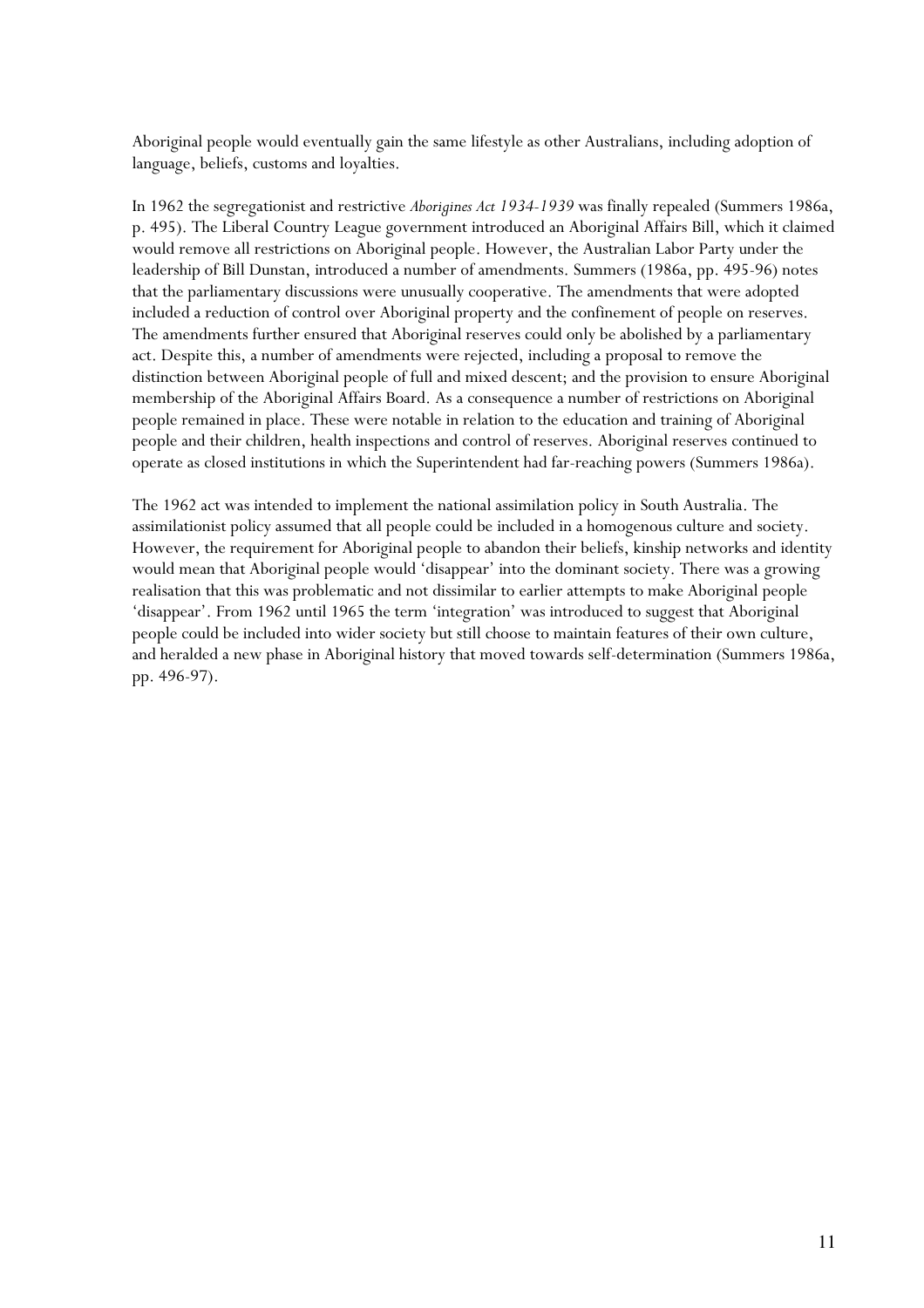### The Narratives

Patterns and interests identified by Baulch e.g. continuity of cultures, etc?

### **Experiences**

### **Effects**

### **The Narrative Framework**

'Battle for the Children's Minds' (Rowley 1970, p. 59)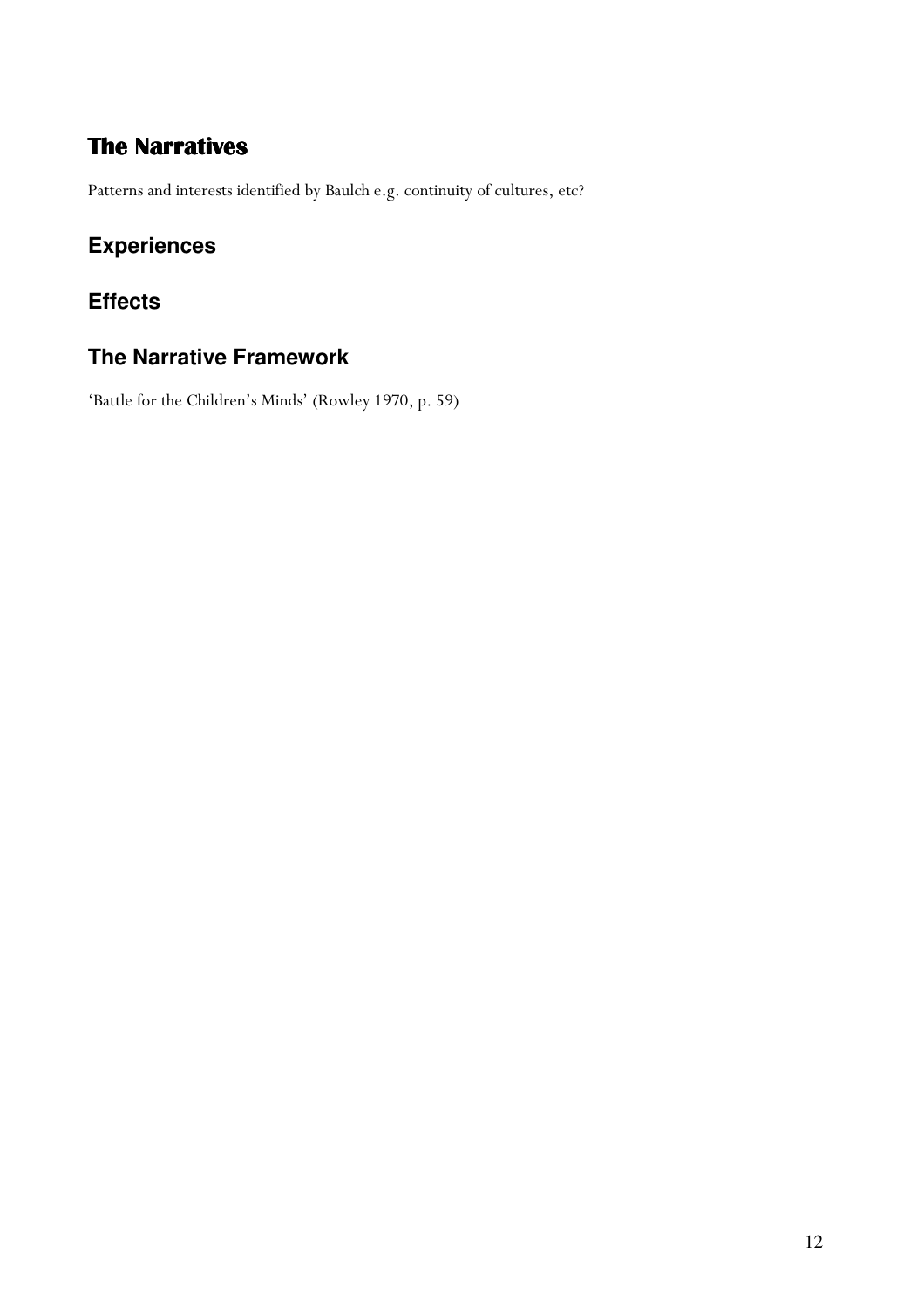### Locating Histories and Narratives

### **Places and the spaces in between**

#### **Patterns in Space**

The implementation of Robinson's plan at Wybalenna foreshadowed and directly influenced the development of Aboriginal missions and government settlements on the Australian mainland during the twentieth century (Haebich 2000).

• See notes on regional/thematic patterns.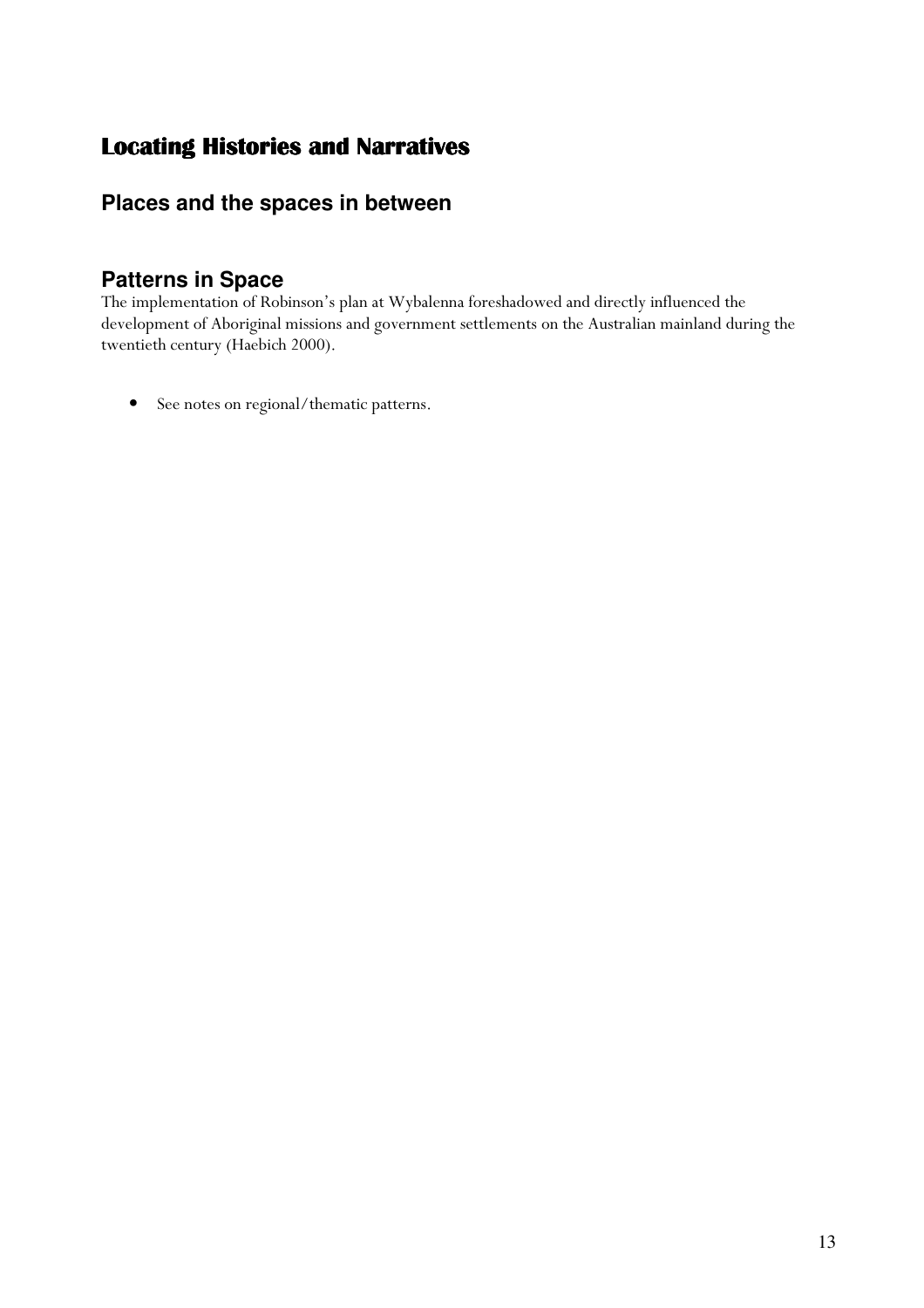## Places of Segregation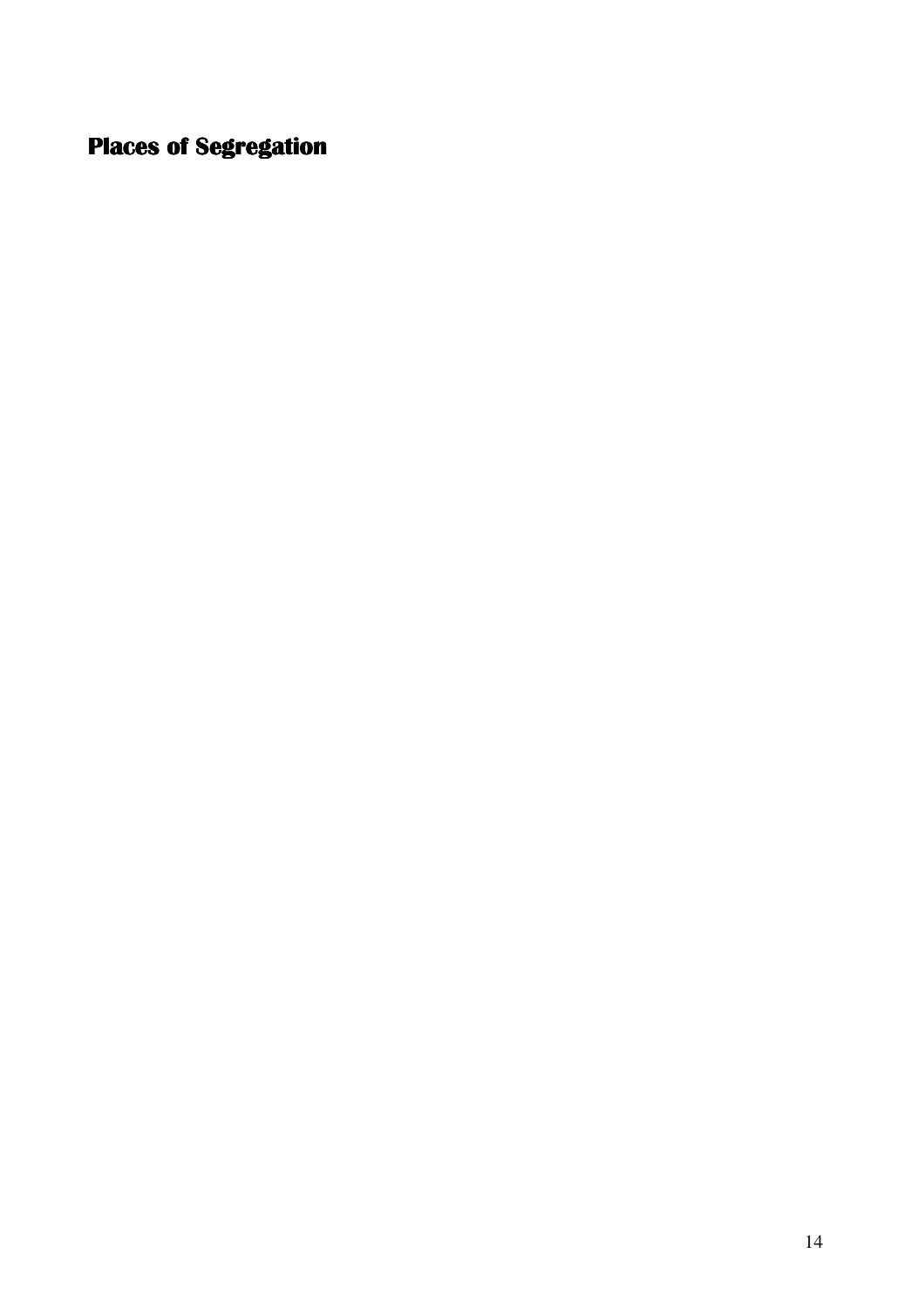Places of Assimilation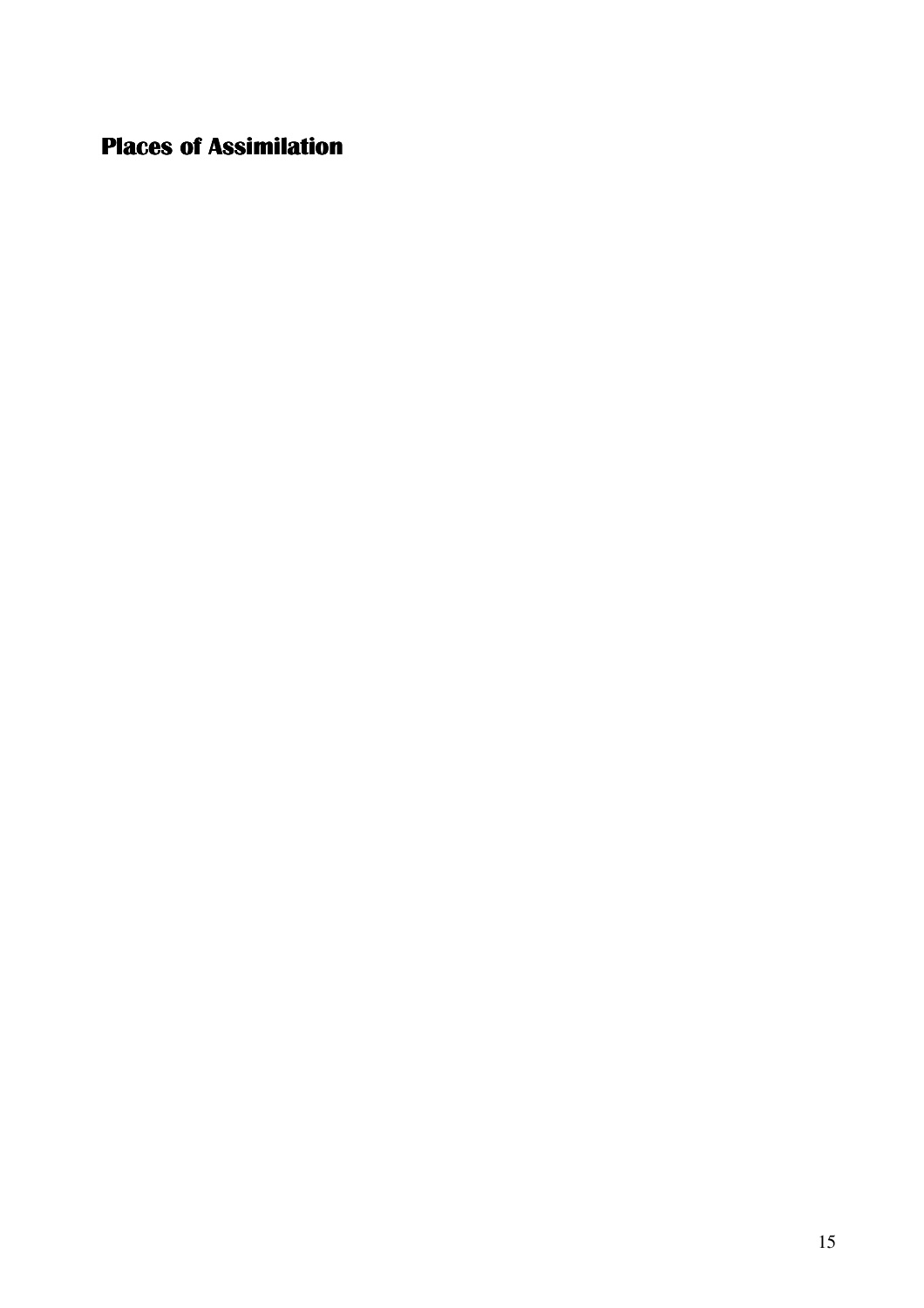#### Exemplary Places

#### **Protection**

#### **Wybalenna**

The implementation of Robinson's plan at Wybalenna foreshadowed and directly influenced the development of Aboriginal missions and government settlements on the Australian mainland during the twentieth century (Haebich 2000).

#### **Cummeragunja**

By the turn of the century Cummeragunja reserve was a prosperous community, and by 1908 it became a neat village with 300 residents. Its communal farming was appreciated by local farmers who persuaded the Aborigines Protection Board to commit funds to expand farm production on the reserve. However, in 1915 the local farmers committee was abolished, and the Board took over. The Aborigines Protection Act 1909 empowered reserve managers to remove residents for misconduct or because it was believed they should be earning their living elsewhere. Soon, the police started to remove 'half-caste' children to the Board's training institutions. Many families responded by fleeing across the Murray to Victoria to live in riverbank camps. On 6 February 1938 about 170 residents walked off the mission in protest of the way they were treated by the Manager, and crossed the river to settle in Victoria. Some of the women were especially vocal, including Margaret Tucker, Geraldine Briggs and others.

In 1953, Cummeragunja was closed as a station and reduced to reserve status. Despite the Board's assimilation policies, the few remaining residents agitated for the right to begin farming again. In 1965, the company Cummeragunga Pty Ltd was registered. On 9 March 1984 the title deeds for the former reserve passed to the Yorta Yorta people through the newly created Yorta Yorta Land Council. Today, many Aboriginal families reside on Cummeragunja.(National Foundation for Australian Women 2008)